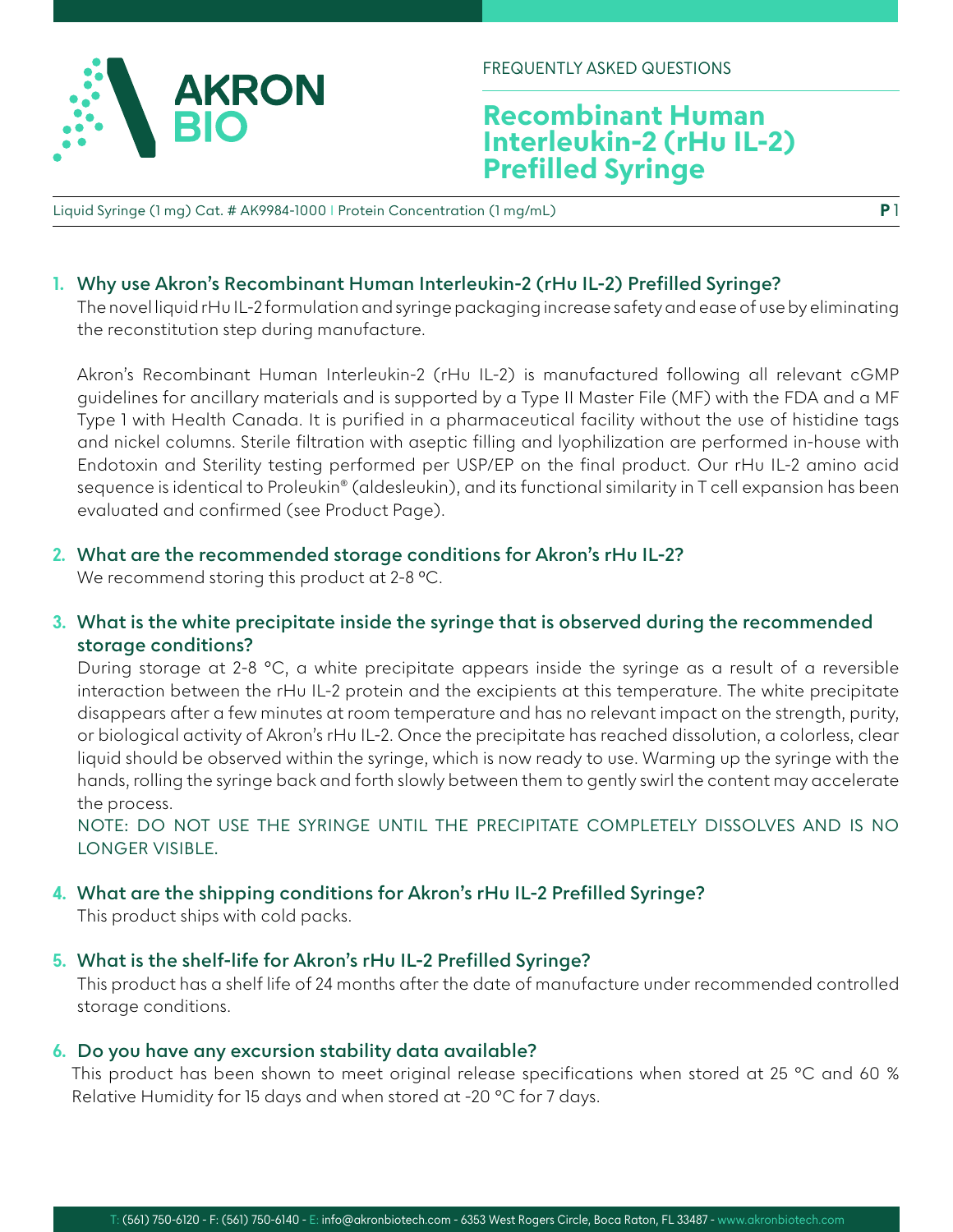

FREQUENTLY ASKED QUESTIONS

# **Recombinant Human Interleukin-2 (rHu IL-2) Prefilled Syringe**

Liquid Syringe (1 mg) Cat. # AK9984-1000 I Protein Concentration (1 mg/mL)

# **7. What organism is used to express Akron's rHu IL-2?**

This product is expressed in *E. coli*.

### **8. How is Akron's rHu IL-2 different than native IL-2?**

Akron's rHu IL-2 is not glycosylated because it is derived from E. coli and has an identical amino acid sequence to Proleukin® (aldesleukin), which differs from the native IL-2 amino sequence in the following ways: Akron's rHu IL-2 does not have an N-terminal alanine, and it has a serine substituted in place of a cysteine at position 125. It is likely that the aggregation state is also different than native IL-2.

#### **9. What is the molecular weight of Akron's rHu IL-2?**

Akron's rHu IL-2 was characterized by liquid chromatography-electrospray ionization-tandem mass spectrometry analysis and was found to have an observed molecular mass of 15,319 Da. Every batch of product is released using a reducing SDS-PAGE molecular weight assay to directly compare against a reference standard.

#### **10. Do you have a Master File (MF) available for this product?**

Yes, our rHu IL-2 has a Type II eCTD MF (#026152) on file with the FDA and an MF Type I (#e250089) on file with Health Canada. We can provide you a Letter of Authorization that will permit these agencies to refer to the information on file in support of your submissions.

### **11. Does this product have a TSE/BSE statement?**

Yes, a TSE/BSE statement is available upon request for this product.

#### **12. Are animal-derived materials used in the manufacture of this product?**

All raw materials, components, sub-components, and consumables used in the manufacturing of this product are either animal-free or in compliance with EMEA/410/01 rev. 3. Please see the BSE-TSE Statement.

### **13. Is virus and pathogen inactivation included in the manufacturing process?**

No, because viruses that infect bacteria (bacteriophages) do not pose a known threat to human cells. Virus reduction manufacturing steps are usually not included when purifying material from a bacterial host, as is the case with Akron's rHu IL-2. We use an *E. coli* based expression system that does not require additional virus reduction.

#### **14. What safety testing is done on this product?**

Every lot of final product is tested and released, with specifications and methods per USP/EP, for both Endotoxin (USP <85> / EP 2.6.14) and Sterility (USP <71> / EP 2.6.1).

**P** 2